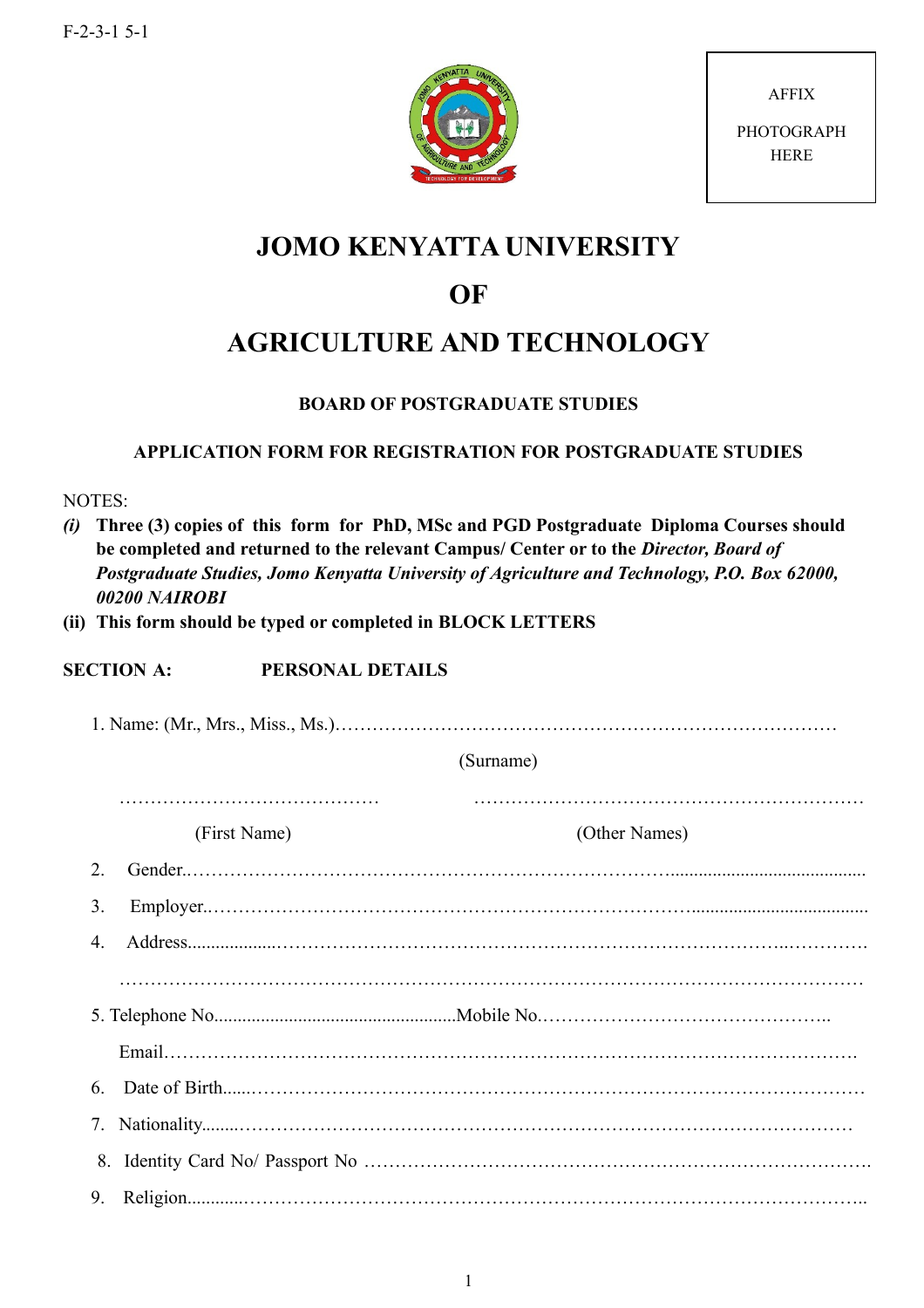#### **SECTION B: ACADEMIC QUALIFICATIONS**

*10.* University education and qualifications obtained (*state the dates you attended the University/ Institution, the qualifications obtained, including classification e.g. First or Upper Second Class Honours). You should attach copies of the degree certificates and academic transcript showing the grades obtained in each course.*

#### (a) First Degree (i) University attended ....……………………………………………………………………….. (ii) Dates attended...……………………………………………………………………………… (iii) Field of Study………………………..………………………………………………………. (iv) Degree awarded .......………………………………………………………………………… (v) Date awarded.………………………………………………………………………………… (b) Second Degree (where applicable) (i) University attended ....………………………………………………………………………… (ii) Dates attended..……………………………………………………………………………….. (iii) Field of Study………………………………………………………………………………… (iv) Degree awarded .......…………………………………………………………………………. (v) Date awarded.…………………………………………………………………………………. (c) Additional qualifications (Colleges/ Institutions/ Certificates/ List of publications) ….………………………………………………………………………………………………………… ….…………………………………………………………………………………………………………

 $\mathcal{L}^{\text{max}}_{\text{max}}$ 11. Employment and Research experience (if any)

…..……………………………………………………………………………………………………… …..………………………………………………………………………………………………………

…….………………………………………………………………………………………………………

#### **SECTION C: COURSE DETAILS**

|  | 12. The postgraduate course applied for:                          |
|--|-------------------------------------------------------------------|
|  |                                                                   |
|  |                                                                   |
|  | (c) Full-time / part-time (Select as appropriate)                 |
|  | (d) Method of study: (choose one by deleting appropriately below) |
|  | By coursework, examination $\&$ project<br>(1)                    |
|  | (ii) By coursework, examination $\&$ thesis                       |
|  | (iii) By research and thesis only                                 |
|  |                                                                   |
|  | (f)                                                               |
|  |                                                                   |
|  |                                                                   |
|  |                                                                   |
|  |                                                                   |
|  |                                                                   |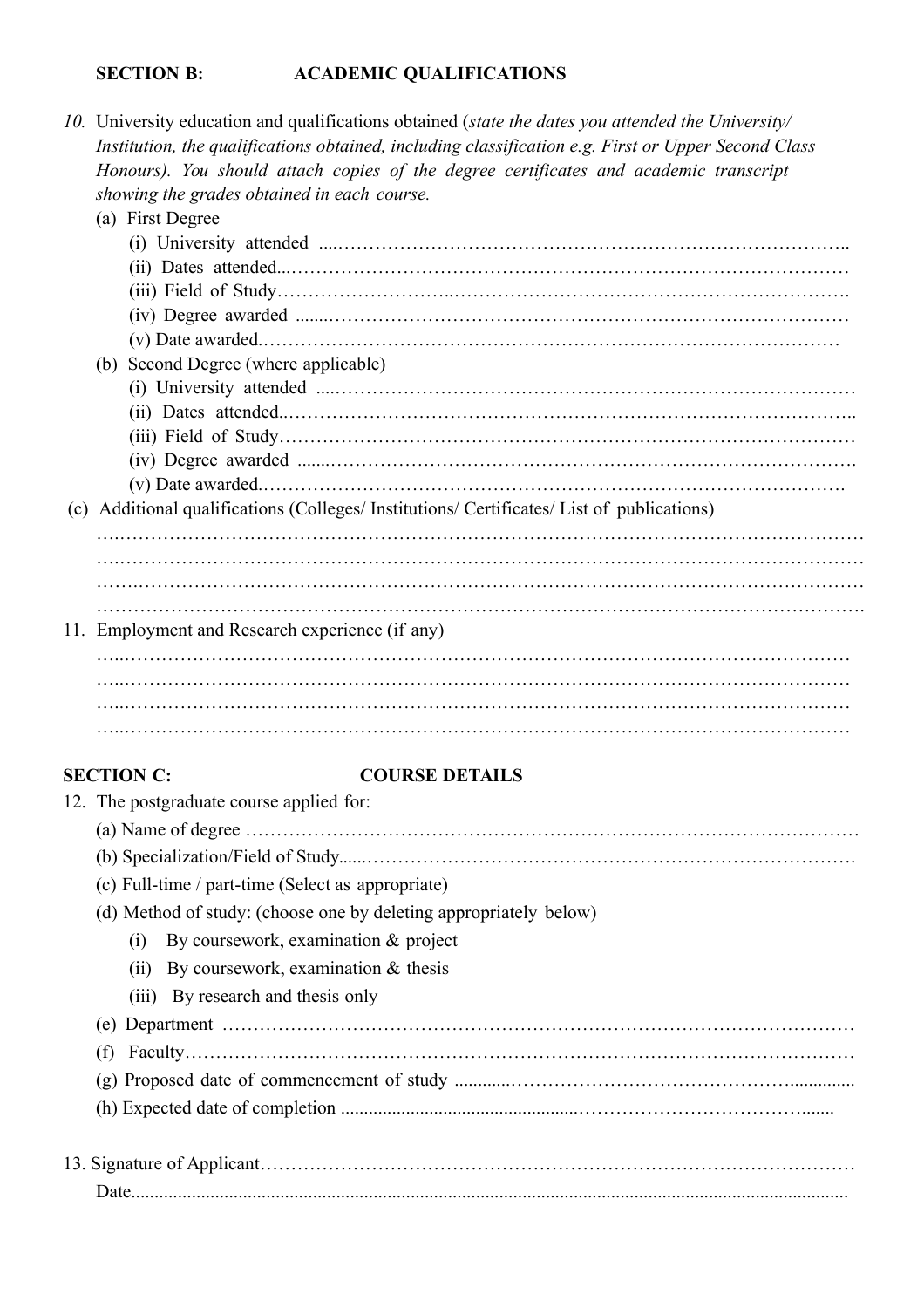#### FOR PHD STUDENTS ON RESEARCH AND THESIS ONLY **SECTION D:**

|  | 14. Recommendation by supervisors:                                                                                                           |  |  |
|--|----------------------------------------------------------------------------------------------------------------------------------------------|--|--|
|  |                                                                                                                                              |  |  |
|  |                                                                                                                                              |  |  |
|  |                                                                                                                                              |  |  |
|  |                                                                                                                                              |  |  |
|  |                                                                                                                                              |  |  |
|  |                                                                                                                                              |  |  |
|  |                                                                                                                                              |  |  |
|  |                                                                                                                                              |  |  |
|  |                                                                                                                                              |  |  |
|  |                                                                                                                                              |  |  |
|  |                                                                                                                                              |  |  |
|  |                                                                                                                                              |  |  |
|  |                                                                                                                                              |  |  |
|  |                                                                                                                                              |  |  |
|  |                                                                                                                                              |  |  |
|  |                                                                                                                                              |  |  |
|  |                                                                                                                                              |  |  |
|  |                                                                                                                                              |  |  |
|  | Name                                                                                                                                         |  |  |
|  |                                                                                                                                              |  |  |
|  |                                                                                                                                              |  |  |
|  |                                                                                                                                              |  |  |
|  | <b>SECTION D:</b><br>UNIVERSITY OFFICIALS ONLY<br>15. Recommendation by the Department Postgraduate Committee. (Enter below ACCEPT or REJECT |  |  |
|  |                                                                                                                                              |  |  |
|  |                                                                                                                                              |  |  |
|  |                                                                                                                                              |  |  |
|  |                                                                                                                                              |  |  |
|  |                                                                                                                                              |  |  |
|  |                                                                                                                                              |  |  |
|  |                                                                                                                                              |  |  |
|  |                                                                                                                                              |  |  |
|  |                                                                                                                                              |  |  |
|  | 16. Recommendation by the Faculty / School / Institute Postgraduate Studies Committee (Enter below<br>ACCEPT or REJECT as may be applicable) |  |  |
|  |                                                                                                                                              |  |  |
|  |                                                                                                                                              |  |  |
|  |                                                                                                                                              |  |  |
|  |                                                                                                                                              |  |  |
|  |                                                                                                                                              |  |  |
|  |                                                                                                                                              |  |  |
|  |                                                                                                                                              |  |  |